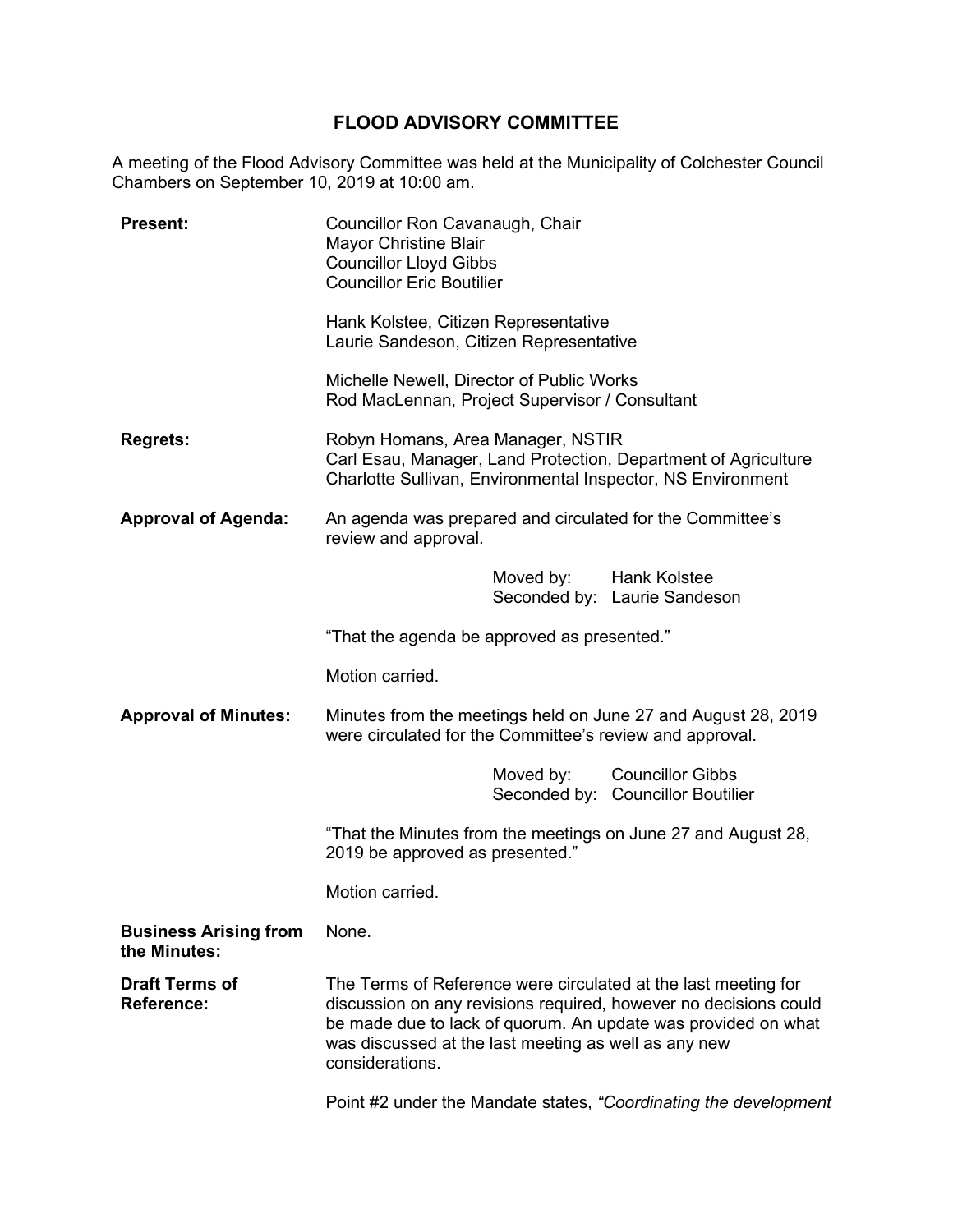|                                            | of a storm water master plan including making recommendations<br>to the Council on actions to be taken with respect to policy, capital<br>and operating budgets etc."<br>Council previously directed staff to develop a storm water master<br>plan so this function should be left with public works and planning<br>to facilitate. Stormwater master planning should not be a function<br>of the Flood Advisory Committee. Removing this item from the<br>Terms of Reference does not prevent the FAC from looking at<br>storm water issues as long as such issues are covered under the<br>Small Flood Damage Reductions Projects Policy. |  |  |
|--------------------------------------------|---------------------------------------------------------------------------------------------------------------------------------------------------------------------------------------------------------------------------------------------------------------------------------------------------------------------------------------------------------------------------------------------------------------------------------------------------------------------------------------------------------------------------------------------------------------------------------------------------------------------------------------------|--|--|
|                                            |                                                                                                                                                                                                                                                                                                                                                                                                                                                                                                                                                                                                                                             |  |  |
|                                            | Moved by: Mayor Blair<br>Seconded by: Laurie Sandeson                                                                                                                                                                                                                                                                                                                                                                                                                                                                                                                                                                                       |  |  |
|                                            | "That Point #2 under the Mandate of the Flood Advisory<br>Committee's Terms of Reference be removed."                                                                                                                                                                                                                                                                                                                                                                                                                                                                                                                                       |  |  |
|                                            | Motion carried.                                                                                                                                                                                                                                                                                                                                                                                                                                                                                                                                                                                                                             |  |  |
| <b>Draft Policy</b><br><b>Definitions:</b> | Options for addressing and defining stormwater management<br>issues within the Small Flood Damage Reduction Projects Policy<br>were discussed at the last meeting. Different options for<br>consideration of such projects were considered, as was the option<br>of eliminating stormwater projects from the Policy entirely.                                                                                                                                                                                                                                                                                                               |  |  |
|                                            | Under current practices, any runoff issues arising between<br>neighbours is a civil matter and the Municipality does not get<br>involved. There is provincial legislation that deals with runoff and<br>watercourse alterations, but this legislation is antiquated and<br>complex, and not usually enforced.                                                                                                                                                                                                                                                                                                                               |  |  |
|                                            | Different scenarios related to potential changes to the policy<br>definitions were discussed including:                                                                                                                                                                                                                                                                                                                                                                                                                                                                                                                                     |  |  |
|                                            | Continue with completing projects that involve a<br>watercourse (brook, river, stream);<br>Include 'drainage channels' within the allowable project<br>$\bullet$<br>definitions;<br>Look at only those stormwater projects that are larger in<br>$\bullet$<br>scale and affect numerous properties;<br>Consider projects which would correct an issue caused by<br>$\bullet$<br>lack of stormwater manager part of larger subdivisions;<br>Include stormwater projects if they are directly causing<br>$\bullet$<br>damage by runoff from a brook, drainage way or public<br>right-of-way.                                                  |  |  |
|                                            | Discussion was also held on the potential increase in applications<br>as well as funds required if the policy is changed to accept<br>stormwater projects. The Committee also needs to be aware that if                                                                                                                                                                                                                                                                                                                                                                                                                                     |  |  |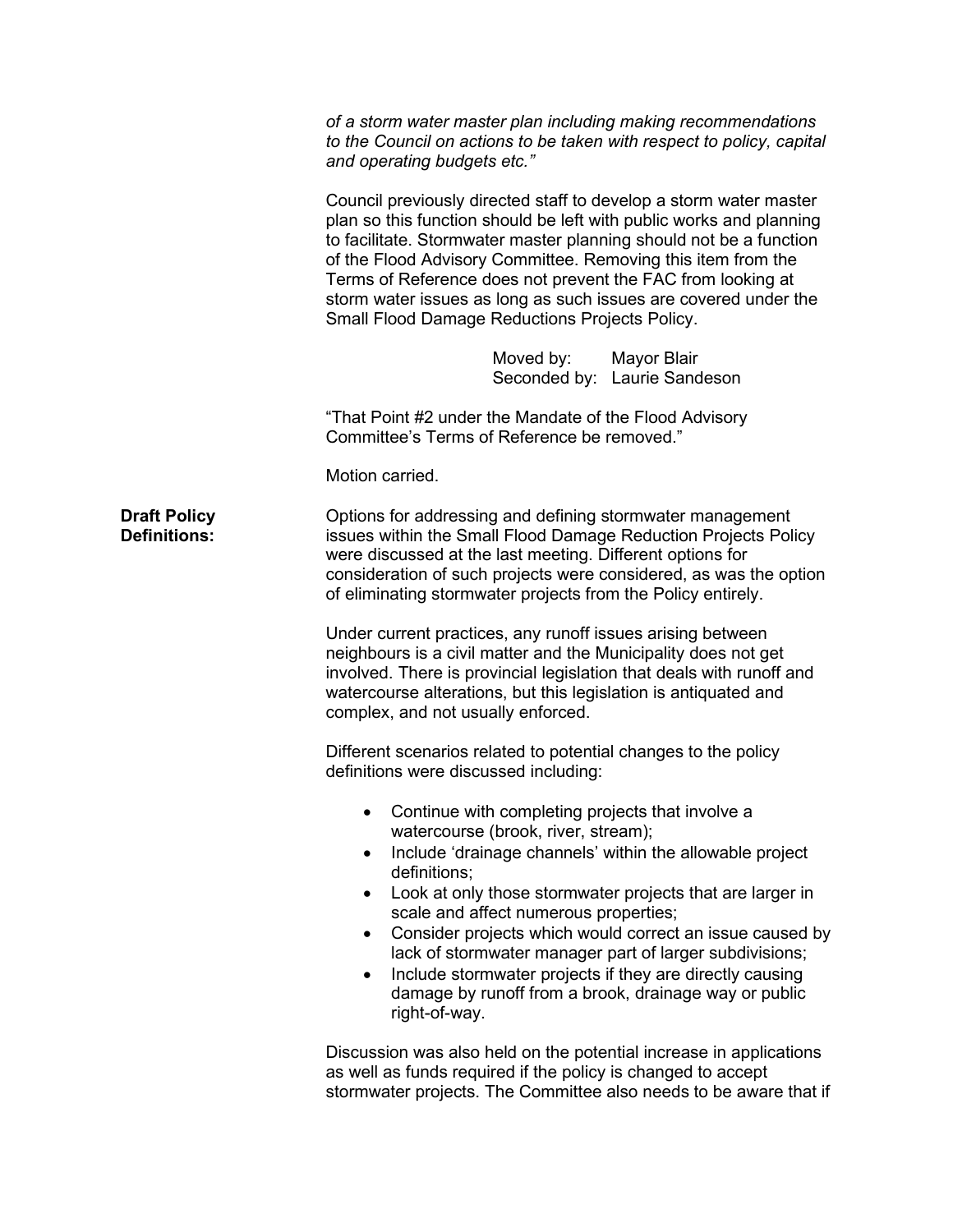|                                            | stormwater projects are not included within the policy, any<br>applications submitted will not be considered. The Engineering<br>Design Standards include stormwater retention as a requirement<br>for new developments.                                                                                                                                                                                                                                                                                                                                                                                                                                                                                                                              |
|--------------------------------------------|-------------------------------------------------------------------------------------------------------------------------------------------------------------------------------------------------------------------------------------------------------------------------------------------------------------------------------------------------------------------------------------------------------------------------------------------------------------------------------------------------------------------------------------------------------------------------------------------------------------------------------------------------------------------------------------------------------------------------------------------------------|
|                                            | The Committee indicated that work should continue along any<br>formal watercourses and could also consider impacts where<br>stormwater is originating from within a public right-of-way. Michelle<br>to make draft revisions to both the Policy and Definitions for the<br>next meeting.                                                                                                                                                                                                                                                                                                                                                                                                                                                              |
| <b>Gasper Cross Road</b><br><b>Update:</b> | There is a history of flooding on properties fronting Gasper Cross<br>since the brook has been re-routed. Runoff historically ran towards<br>the CN rail yard but is now directed into the ditches along Gasper<br>Cross Road. The driveway culverts along Gasper Cross do not<br>have the capacity to handle these flows nor can regular<br>maintenance be done as the ditch is now considered a<br>watercourse.                                                                                                                                                                                                                                                                                                                                     |
|                                            | The Committee discussed some possibilities for alleviating the<br>flooding here and directed staff to discuss with property owners as<br>NSE will not approve the relocation of the watercourse. Tim<br>Johnson is not in favour of anything constructed on his property<br>unless it's a culvert system that is entirely buried which would not<br>meet NSE/DFO standards. Ken Upham is in favour of having<br>something done on his property to direct flows away from his<br>commercial building. Rod suggested creating a floodway along<br>the Upham property to direct any overflow back to the brook on<br>the CN Rail property. Ron, Rod and Lloyd to review site and<br>discuss with Mr. Upham and provide an update at the next<br>meeting. |
| <b>New Applications:</b>                   | None.                                                                                                                                                                                                                                                                                                                                                                                                                                                                                                                                                                                                                                                                                                                                                 |
| <b>Review of Projects:</b>                 | The following updates were made to the project list:                                                                                                                                                                                                                                                                                                                                                                                                                                                                                                                                                                                                                                                                                                  |
|                                            | Portapique Cemetery:<br>Ross Knight in contact with the Mayor and Rod for any<br>updates<br>Cemetery Association to explore funding opportunities and<br>advise this Committee when they are successful                                                                                                                                                                                                                                                                                                                                                                                                                                                                                                                                               |
|                                            | MacGrath/Clark:<br>Complete                                                                                                                                                                                                                                                                                                                                                                                                                                                                                                                                                                                                                                                                                                                           |
|                                            | <u>Logan:</u><br>Scheduled for Fall 2019                                                                                                                                                                                                                                                                                                                                                                                                                                                                                                                                                                                                                                                                                                              |

Dalhousie University applied for assistance with a flood mitigation project along the Salmon River. This project had previously been